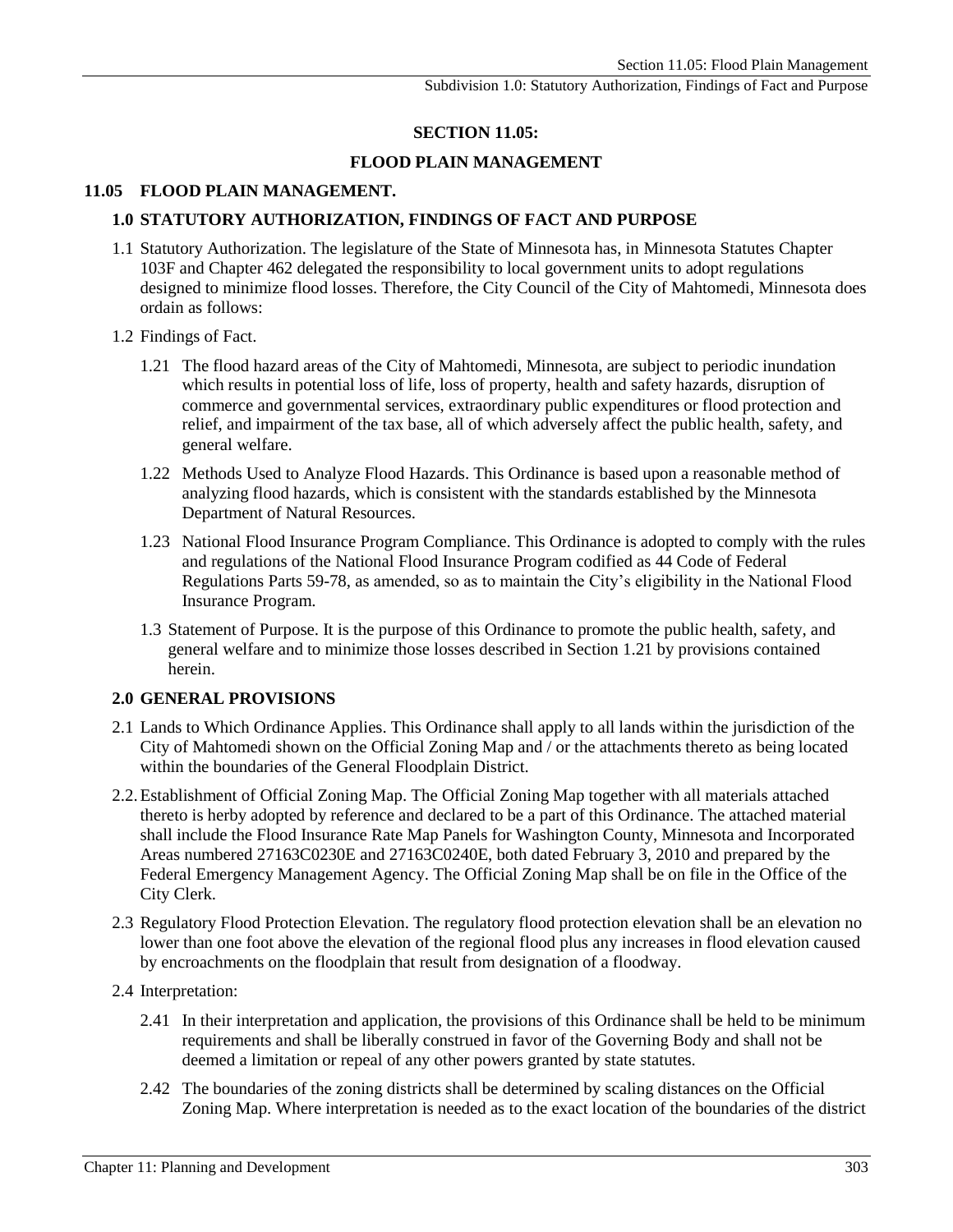Subdivision 2.0: General Provisions

as shown on the Official Zoning Map, as for example where there appears to be a conflict between a mapped boundary and actual field conditions and there is a formal appeal of the decision of the Zoning Administrator, the Board of Adjustments and Appeals shall make the necessary interpretation. All decisions will be based on elevations on the regional (100-year) flood profile, the ground elevations that existed on the site at the time the City adopted its initial floodplain ordinance or on the date of the first National Flood Insurance Program map showing the area within the 100 year floodplain if earlier, and other available technical data. Persons contesting the location of the district boundaries shall be given a reasonable opportunity to present their case to the Board of Adjustments and Appeals and to submit technical evidence.

- 2.5 Abrogation and Greater Restrictions. It is not intended by this Ordinance to repeal, abrogate, or impair any existing easements, covenants, or deed restrictions. However, where this Ordinance imposes greater restrictions, the provisions of this Ordinance shall prevail. All other ordinances inconsistent with this Ordinance are hereby repealed to the extent of the inconsistency only.
- 2.6 Warning and Disclaimer of Liability. This Ordinance does not imply that areas outside the floodplain district or land uses permitted within such district will be free from flooding or flood damages. This Ordinance shall not create liability on the part of the City or any officer or employee thereof for any flood damages that result from reliance on this Ordinance or any administrative decision lawfully made thereunder.
- 2.7 Servability. If any section, clause, provision, or portion of this Ordinance is adjudged unconstitutional or invalid by a court of competent jurisdiction, the remainder of this Ordinance shall not be affected thereby.
- 2.8 Definitions. Unless specifically defined below, words or phrases used in this Ordinance shall be interpreted so as to give them the same meaning as they have in common usage and so as to give this Ordinance its most reasonable application.
	- 2.811 Accessory Use or Structure A use or structure on the same lot with, and of a nature customarily incidental and subordinate to, the principal use or structure.
	- 2.812 Basement means any area of a structure, including crawl spaces, having its floor or base subgrade (below ground level) on all four sides, regardless of the depth of excavation below ground level.
	- 2.813 Equal Degree of Encroachment a method of determining the location of floodway boundaries so that floodplain lands on both sides of a stream are capable of conveying a proportionate share of flood flows.
	- 2.814 Flood a temporary increase in the flow or stage of a stream or in the stage of a wetland or lake that results in the inundation of normally dry areas.
	- 2.815 Flood Frequency the frequency for which it is expected that a specific flood stage or discharge may be equaled or exceeded.
	- 2.816 Flood Fringe that portion of the floodplain outside of the floodway.
	- 2.817 Floodplain the beds proper and the areas adjoining a wetland, lake or watercourse which have been or hereafter may be covered by the regional flood.
	- 2.818 Flood Proofing a combination of structural provisions, changes, or adjustments to properties and structures subject to flooding, primarily for the reduction or elimination of flood damages.
	- 2.819 Floodway the bed of a wetland or lake and the channel of a watercourse and those portions of the adjoining floodplain which are reasonably required to carry or store the regional flood discharge.
	- 2.820 Lowest Floor the lowest floor of the lowest enclosed area (including basement).
	- 2.821 Manufactured Home a structure, transportable in one or more sections, which is built on a permanent chassis and is designed for use with or without a permanent foundation when attached to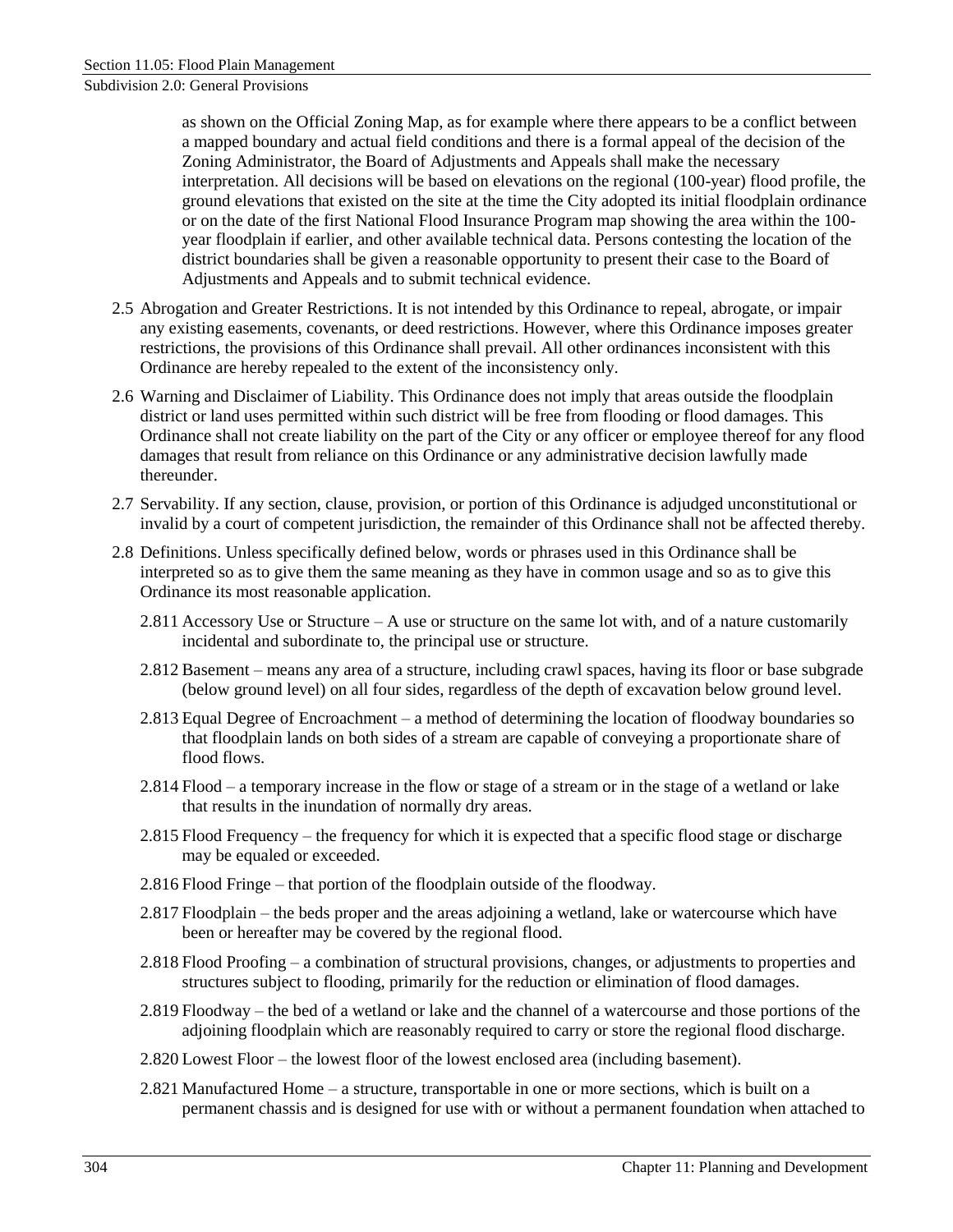the required utilities. The term 'manufactured home' does not include the term 'recreational vehicle'.

- 2.822 Obstruction any dam, wall wharf, embankment, levee, dike, pile, abutment, projection, excavation, channel modification, culvert, building, wire, fence, stockpile, refuse, fill, structure, or matter in, along, across, or projecting into any channel, watercourse, or regulatory floodplain which may impede, retard, or change the direction of the flow of water, either in itself or by catching or collecting debris carried by such water.
- 2.823 Principal Use or Structure means all uses or structures that are not accessory uses or structures.
- 2.824 Reach a hydraulic engineering term to describe a longitudinal segment of a stream or river influenced by a natural or man – made obstruction. In an urban area, the segment of a stream or river between two consecutive bridge crossings would most typically constitute a reach.
- 2.825 Recreational Vehicle a vehicle that is built on a single chassis, is 400 square feet or less when measured at the largest projection, is designed to be self –propelled or permanently towable by a light duty truck, and is designed primarily not for use as permanent dwelling but as temporary living quarters for recreational, camping, travel, or seasonal use. Fir the purposes of this Ordinance, the term recreational vehicle shall be synonymous with the term travel trailer / travel vehicle.
- 2.826 Regional Flood a flood which is representative of large floods known to have occurred generally in Minnesota and reasonably characteristic of what can be expected to occur on an average frequency in the magnitude of the 100 –year recurrence interval. Regional flood is synonymous with the term 'base flood' used in a flood insurance study.
- 2.827 Regulatory Flood Protection Elevation The regulatory flood protection elevation shall be an elevation no lower than one foot above the elevation of the regional flood plus any increases in flood elevation caused by encroachments on the floodplain that result from designation of a floodway.
- 2.828 Road, Minor or Auxiliary as may be determined by the City Engineer, a minor or auxiliary road is a low maintained, lightly traveled road that is intended to provide limited access to an area.
- 2.829 Structure anything constructed or erected on the ground or attached to the ground or on-site utilities, including, but not limited to, buildings, factories, sheds, detached garages, cabins, manufactured homes, recreational vehicles not meeting the exemption criteria specified in Section 9.31 of this Ordinance and other similar items.
- 2.830 Substantial Damage means damage of any origin sustained by a structure where the cost of restoring the structure to its before damaged condition would equal or exceed 50 percent of the market value of the structure before the damaged occurred.
- 2.831 Substantial Improvement within any consecutive 365-day period, any reconstruction, rehabilitation (including normal maintenance and repair), repair after damage, addition, or other improvement of a structure, the cost of which equals or exceeds 50 percent of the market value of the structure before the 'start of construction' of the improvement. This term includes structures which have incurred 'substantial damage; regardless of the actual repair work performed. The term does not, however, include either:
	- (a) Any project for improvement of a structure to correct existing violations of state or local health, sanitary, or safety code specifications which have been identified by the local code enforcement official and which are the minimum necessary to assure safe living conditions.
	- (b) Any alteration of a 'historic structure' provided that the alteration will not preclude the structure's continued designation as a 'historic structure'. For the purpose of this Ordinance, 'historic structure' shall be as defined in 44 Code of Federal Regulations, Part 59.1.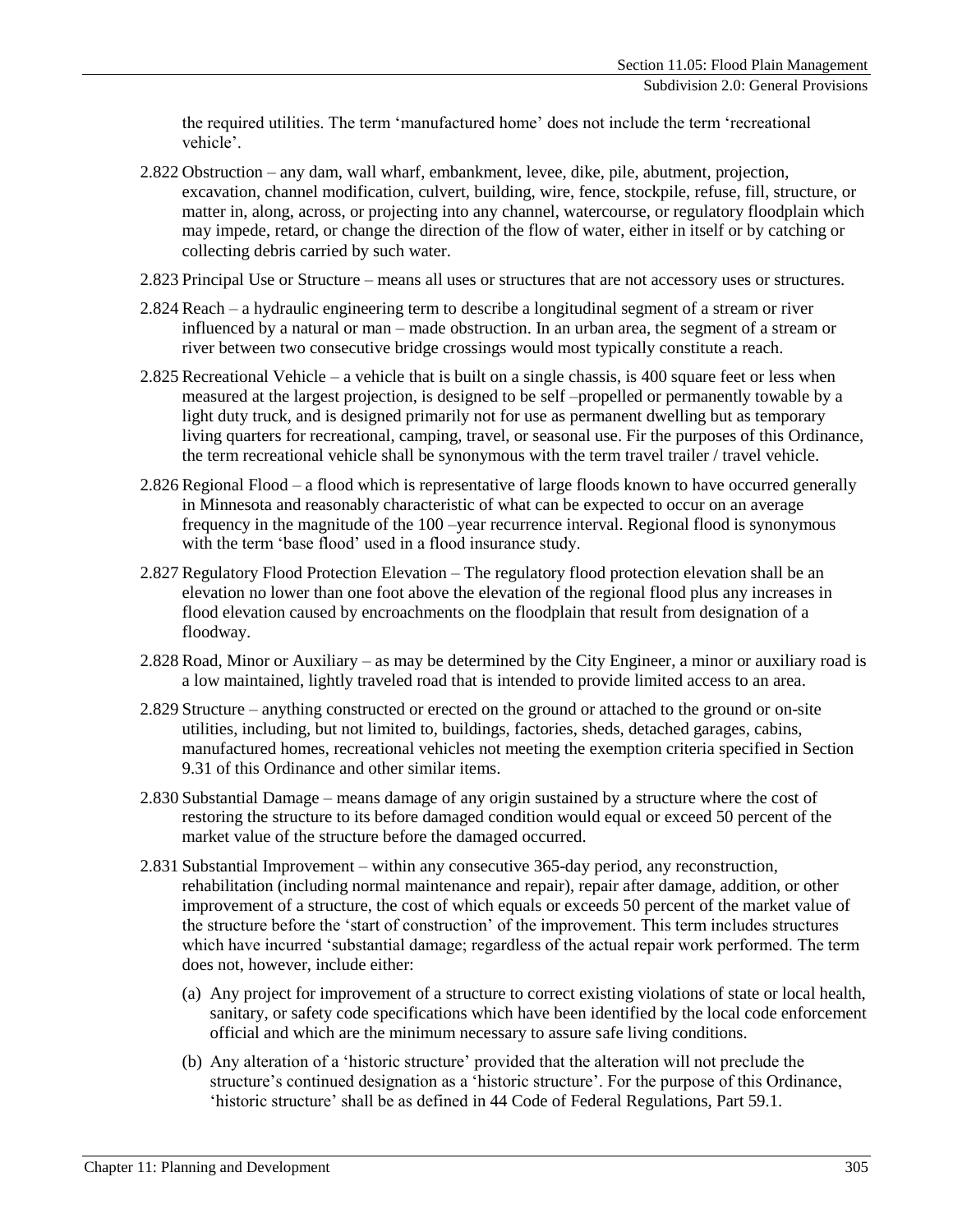Subdivision 2.0: General Provisions

- 2.832 Variance means modification of a specific permitted development standard required in an official control including this Ordinance to allow an alternative development standard not stated as acceptable in the official control, but only as applied to a particular property for the purpose of alleviating a hardship, practical difficulty or unique circumstance as defined and elaborated upon in a City's respective planning and zoning enabling legislation.
- 2.9 Annexations. The Flood Insurance Rate Map panels adopted by reference into Section 2.2 above may include floodplain areas that lie outside of the corporate boundaries of the City of Mahtomedi at the time of adoption of this Ordinance. If any of these floodplain land areas are annexed into the City after the date of adoption of this Ordinance, the newly annexed floodplain lands shall be subject to the provisions of this Ordinance immediately upon the date of annexation into the City of Mahtomedi.

## **3.0 ESTABLISHMENT OF ZONING DISTRICTS**

- 3.1 General Floodplain District. The General Floodplain District shall include those areas designated as Zone A on the Flood Insurance Rate Map panels adopted in Section 2.2. The General Floodplain District shall be considered an overlay zoning district to all existing land use districts in this City. The uses permitted in Section 3.2 below shall only be allowed if not prohibited by any existing underlying zoning district regulations of the City. The requirements of this Ordinance shall apply in addition to other legally established regulations of the City and where this Ordinance imposes greater restrictions, the provisions of this Ordinance shall apply.
- 3.2 Permitted Uses in the General Floodplain District.
	- 3.21 The following uses shall be permitted uses in both the floodway and flood fringe portions of the General Floodplain District provided they do not involve structures, fill, obstructions, excavations or storage of materials or equipment:
		- (a) General farming, pasture, grazing, outdoor plant nurseries, horticulture, truck farming, forestry, sod farming, and wild crop harvesting.
		- (b) Industrial commercial loading areas, parking areas, and airport landing strips.
		- (c) Private and public golf courses, tennis courts, driving ranges, archery ranges, picnic grounds, boat launching ramps, swimming areas, parks, wildlife and nature preserves, game farms, fish hatcheries, shooting preserves, target ranges, trap and skeet ranges, hunting and fishing areas, and single or multiple purpose recreational trails.
		- (d) Residential lawns, gardens, parking areas, and play areas.
	- 3.22 All uses that would involve structures, fill, obstructions, excavations or storage of materials or equipment shall only be permissible in the flood fringe portion of the General Floodplain District and shall: 1) be subject to the floodway / flood fringe evaluation criteria pursuant to Section 3.3 below; and 2) be subject to the performance standards of Section 5.0 in this Ordinance.
- 3.3 Procedures for Floodway and Flood Fringe Determinations within the General Floodplain District.
	- 3.31 Upon receipt of an application for a permit or other approval for a use within the General Floodplain District, the applicant shall be required to furnish such of the following information as is deemed necessary by the Zoning Administrator for the determination of the regulatory flood protection elevation and whether the proposed use is within the floodway or flood fringe:
		- (a) A typical valley cross section(s) showing the channel of the stream, elevation of land areas adjoining each side of the channel, cross – sectional areas to be occupied by the proposed development, and high water information.
		- (b) Plan (surface view) showing elevations or contours of the ground, pertinent structure, fill, or storage elevations, the size, location and elevations of streets.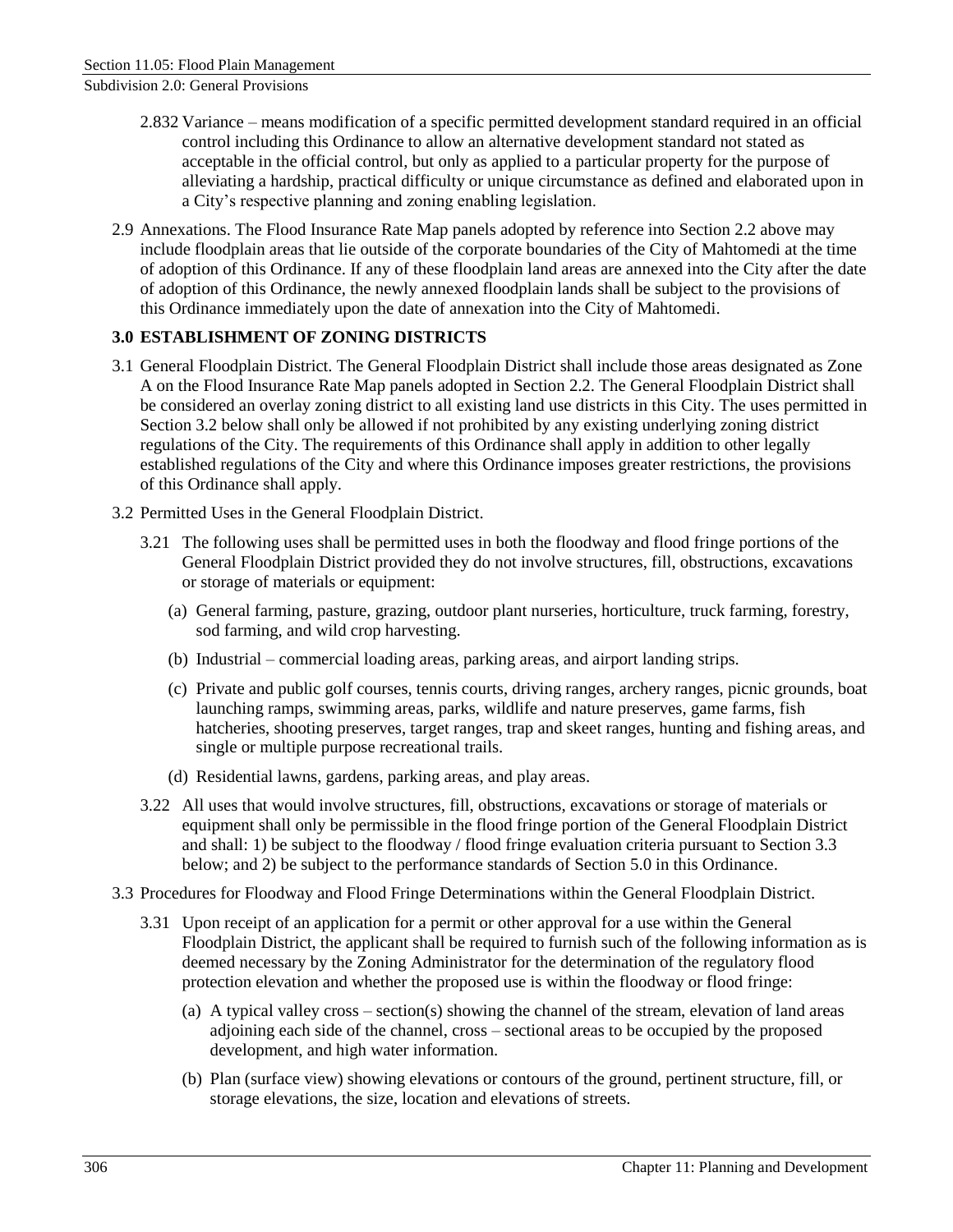#### (c) Photographs showing existing land uses, vegetation upstream and downstream, and soil types.

- (d) Profile showing the slope of the bottom of the channel or flow line of the stream for at least 500 feet in either direction from the proposed development.
- 3.32 The applicant shall be responsible to submit one copy of the above information to a designated engineer or other expert person or agency for technical assistance in determining whether the proposed use is in the floodway or flood fringe and to determine the regulatory flood protection elevation. If a 100 year flood elevation is provided in the Flood Insurance Study adopted in Section 2.2 of this Ordinance, then this elevation must be used in calculating the regulatory flood protection elevation. Procedures consistent with Minnesota Regulations, Parts 6120.5000 -6120.6200 and 44 Code of Federal Regulations, Part 65 shall be followed in this expert evaluation. The designated engineer or expert is strongly encouraged to discuss the proposed technical evaluation methodology with the respective Department of Natural Resources' Area Hydrologist prior to commencing the analysis. The designated engineer or expert shall:
	- (a) Estimate the peak discharge of the regional flood.
	- (b) Calculate the water surface profile of the regional flood based upon a hydraulic analysis of the stream channel and overbank areas.
	- (c) Compute the floodway necessary to convey or store the regional flood without increasing flood stages more than 0.5 foot. A lesser stage increase than .5' shall be required if, as a result of the additional stage increase, increased flood damages would result. An equal degree of encroachment on both sides of the stream within the reach shall be assumed in computing floodway boundaries.
- 3.33 The Zoning Administrator shall present the technical evaluation and findings of the designated engineer or expert to the Governing Body. The Governing Body must formally accept the technical evaluation and the recommended floodway and / or flood fringe boundary or deny the permit application. The Governing Body, prior to official action, may submit the application and all supporting data and analyses to the Federal Emergency Management Agency, the Department of Natural Resources or the Planning Commission for review and comment. Once the floodway and flood fringe boundaries have been determined, the Governing Body shall refer the matter back to the Zoning Administrator who shall process the permit application consistent with the applicable provisions of Section 3.0 and 5.0 of this Ordinance.
- 3.4 Compliance. No new structure or land shall hereafter be used and no structure shall be constructed, located, extended, converted, or structurally altered without full compliance with the terms of this Ordinance and other applicable regulations which apply to uses within the jurisdiction of this Ordinance. Within the floodway and flood fringe portions of the General Floodplain District, all uses not listed as a permitted use in Section 3.2 shall be prohibited. In addition, a caution is provided here that:
	- 3.41 New manufactured homes, replacement manufactured homes, and certain travel trailers and travel vehicles are subject to the general provisions of this Ordinance and specifically Section 9.0.
	- 3.42 Modifications, additions, structural alterations, normal maintenance and repair, or repair after damage to existing nonconforming structures and nonconforming uses of structures or land are regulated by the general provisions of this Ordinance and specifically Section 11.0.
	- 3.43 As-built elevations for elevated or flood proofed structures must be certified by ground surveys and flood proofing techniques must be designed and certified by a registered professional engineer or architect as specified in the general provisions of this Ordinance.

#### **4.0 RESERVED FOR FUTURE USE**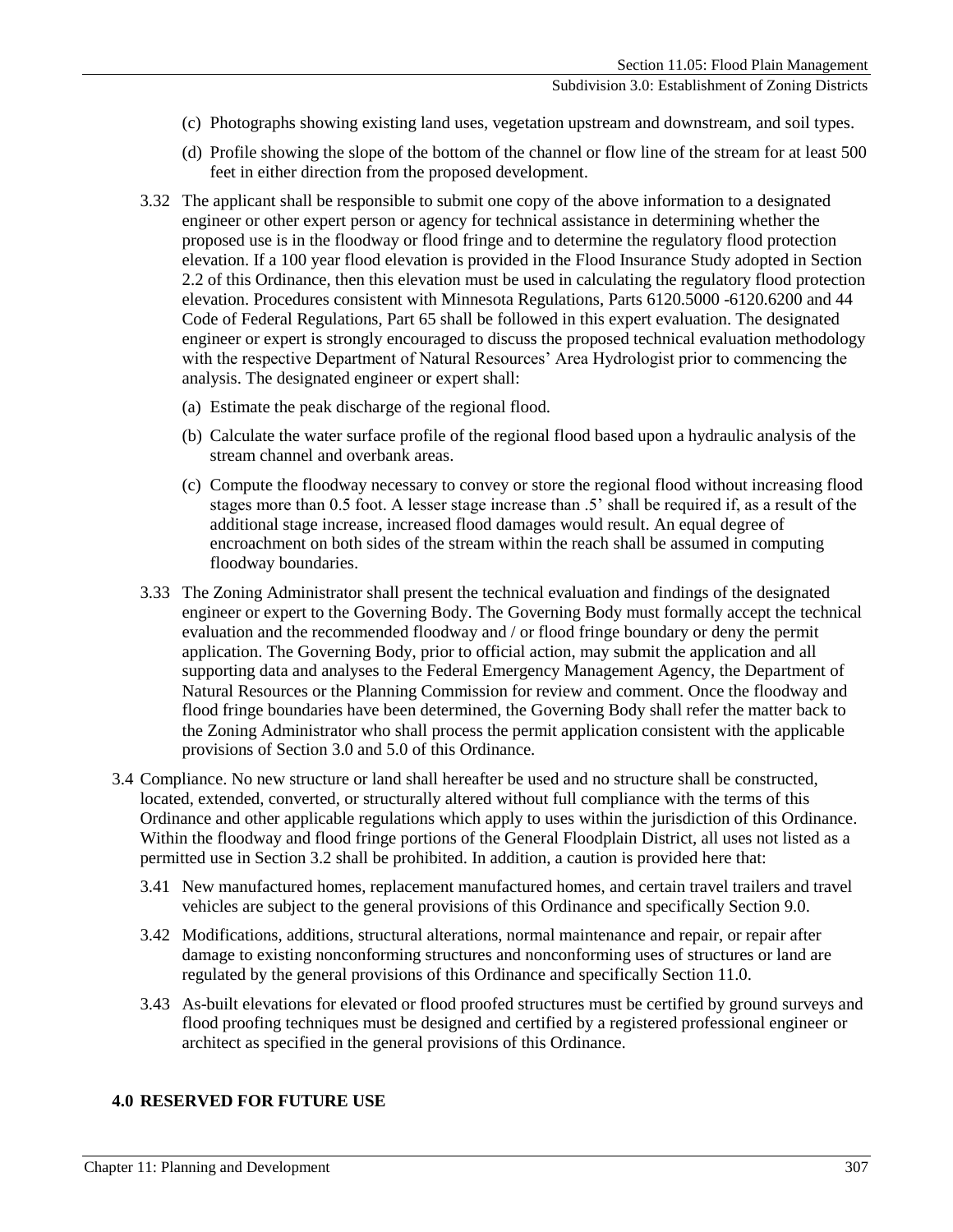## **5.0 STANDARDS FOR FLOOD FRINGE PERMITTED USES**

- 5.1 Permitted Uses: Permitted uses involving structures, fill, obstructions, excavations or storage of materials or equipment shall be subject tot eh following standards:
	- 5.1 All structures, including accessory structures, additions to existing structures and manufactured homes, must be elevated on fill so that the lowest floor including basement floor is at or above the regulatory flood protection elevation. The finished fill elevation for structures shall be no lower than one (1) foot below the regulatory flood protection elevation and the fill shall extend at such elevation at least fifteen (15) feet beyond the outside limits of the structure erected thereon.
	- 5.12 Reserved for future use.
	- 5.13 The storage of any materials or equipment shall be elevated on fill to the regulatory flood protection elevation.
	- 5.14 All new principal structures must have vehicular access at or above an elevation not more than two (2) feet below the regulatory flood protection elevation. If a variance to these requirements are granted, the Board of Adjustments and Appeals must specify limitations on the period of use or occupancy of the structure for times of flooding and only after determining that adequate flood warning time and local flood emergency response procedures exist.
	- 5.15 Commercial Uses accessory land uses, such as yards, railroad tracks, and parking lots may be at elevations lower than the regulatory flood protection elevation. However, a permit for such facilities to be used by the employees or the general public shall not be granted in the absence of a flood warning system that provides adequate time for evacuation if the area would be inundated to a depth and velocity such that when multiplying the depth (in feet) times the velocity (in feet per second) the product number exceed four (4) upon occurrence of the regional flood.
	- 5.16 Manufacturing and Industrial Uses measures shall be taken to minimize interference with normal plant operations especially along streams having protracted flood durations. Certain accessory land uses such as yards and parking lots may be at lower elevations subject to requirements set out in Section 5.15 above. In considering permit applications, due consideration shall be given to needs of an industry whose business requires that it be located in flood plain areas.
	- 5.17 Fill shall be properly compacted and the slopes shall be properly protected by the use of riprap, vegetative cover or other acceptable method. The Federal Emergency Management Agency (FEMA) has established criteria for removing the special flood hazard area designation for certain structures properly elevated on fill above the 100-year flood elevation – FEMA's requirements incorporate specific fill compaction and side slope protection standards for multi-structure or multilot developments. These standards should be investigated prior to the initiation of site preparation if a change of special flood hazard area designation will be requested.
	- 5.18 Floodplain developments shall not adversely affect the hydraulic capacity of the channel and adjoining floodplain of any tributary watercourse or drainage system where a floodway or other encroachment limit has not been specified on the Official Zoning Map.
	- 5.19 Standards for recreational vehicles are contained in Section 9.3.
	- 5.20 All manufactured homes must be securely anchored to an adequately anchored foundation system that resists flotation, collapse and lateral movement. Methods of anchoring may include, but are not to be limited to, use of over – the –top or frame ties to ground anchors. This requirement is in addition to applicable state or local anchoring requirements for resisting wind forces.

### **6.0 RESERVED FOR FUTURE USE**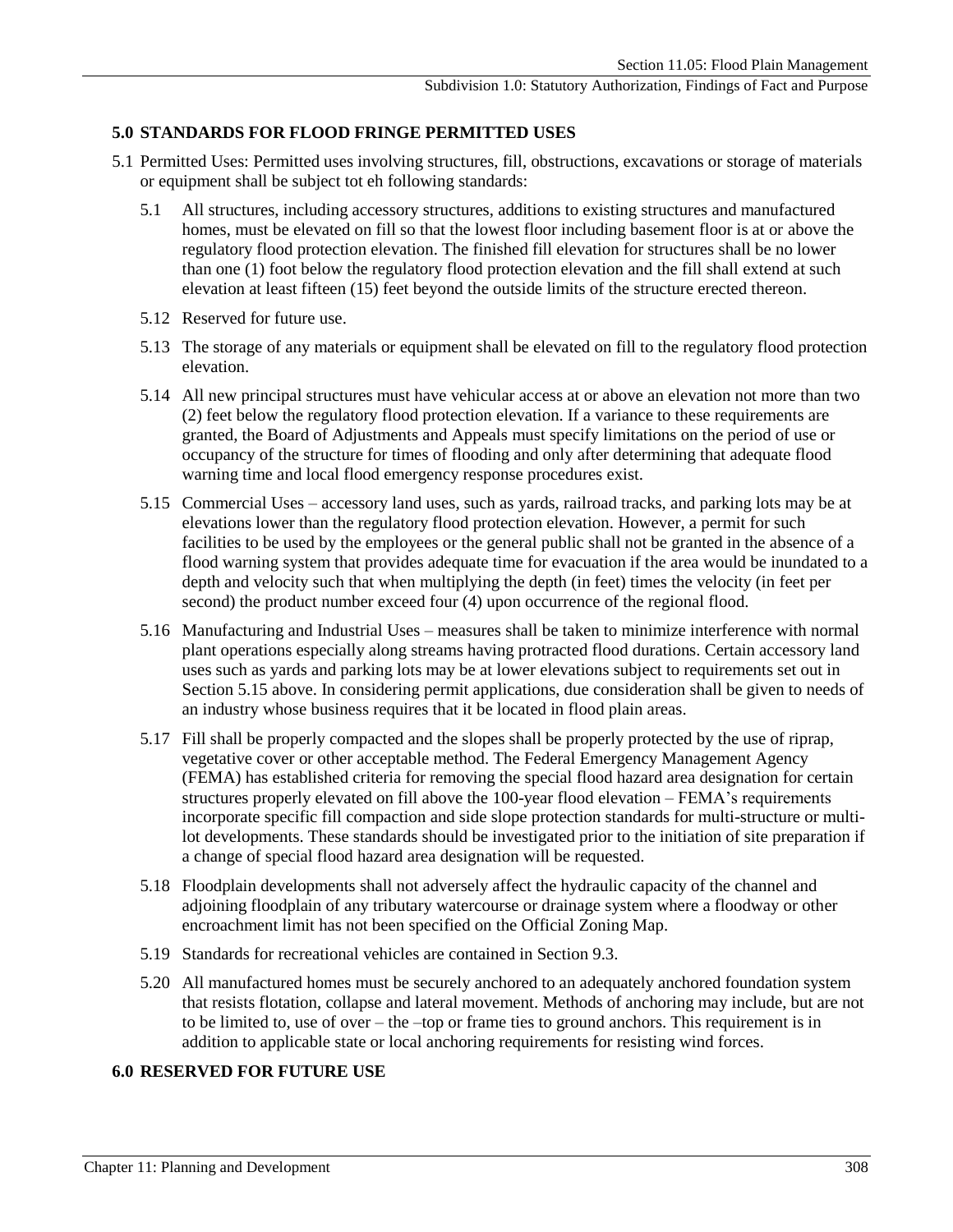# **7.0 SUBDIVISIONS**

- 7.1 Review Criteria: No land shall be subdivided which is unsuitable for the reason of flooding, inadequate drainage, water supply or sewage treatment facilities. All lots within the General Floodplain District shall be able to contain a building site outside of the floodway at or above the regulatory flood protection elevation. All subdivisions shall have water and sewage treatment facilities that comply with the provisions of this Ordinance and have road access both to the subdivision and to the individual building sites no lower than two feet below the regulatory flood protection elevation. For all subdivisions in the floodplain, the floodway and flood fringe boundaries, the regulatory flood protection elevation and the required elevation of all access roads shall be clearly labeled on all required subdivision drawings and platting documents.
- 7.2 Floodway / Flood Fringe Determinations in the General Floodplain District. In the General Floodplain District, applicants shall provide the information required in Section 3.3 of this Ordinance to determine the 100-year flood elevation, the floodway and flood fringe boundaries and the regulatory flood protection elevation for the subdivision site.
- 7.3 Removal of Special Flood Hazard Area Designation. The Federal Emergency Management Agency (FEMA) has established criteria for removing the special flood hazard area designation for certain structures properly elevated on fill above the 100-year flood elevation. FEMA's requirements incorporate specific fill compaction and side slop protection standards for multi structure or multi-lot developments. These standards should be investigated prior to the initiation of site preparation if a change of special flood hazard area designation will be requested.

## **8.0 PUBLIC UTILITIES, RAILROADS, ROADS, AND BRIDGES**

- 8.1 Public Utilities. All public utilities and facilities such as gas, electrical, sewer, and water supply systems to be located in the floodplain shall be flood proofed in accordance with the State Building Code or elevated to above the regulatory flood protection elevation.
- 8.2 Public Transportation Facilities. Railroad tracks, roads, and bridges to be located within the General Floodplain District shall be permissible if placed in accordance with Minnesota Regulations, Parts 6120.5000 -6120.6200. Elevation to the regulatory flood protection elevation shall be provided where failure or interruption of these transportation facilities would result in danger to the public health or safety or where such facilities are essential to the orderly functioning of the area. Minor or auxiliary roads or railroads may be constructed a lower elevation where failure or interruption of transportation services would not endanger the public health or safety.
- 8.3 On-site Sewage Treatment and Water Supply Systems: Where public utilities are not provided: 1) On site water supply systems must be designed to minimize or eliminate infiltration of flood water into the systems; and 2) New or replacement on –site sewage treatment systems must be designed to minimize or eliminate infiltration of flood waters into the systems and discharges from the systems into flood waters and they shall not be subject to impairment or contamination during times of flooding. Any sewage treatment system designed in accordance with the State's current statewide standards for on – site sewage treatment systems shall be determined to be in compliance wit this Section.

### **9.0 MANUFACTURED HOMES AND MANUFACTURED HOME PARKS AND PLACEMENT OF RECREATIONAL VEHICLES**

9.1 New manufactured home parks and expansions to existing manufactured home parks shall be subject to the provisions placed on subdivisions by Section 7.0 of this Ordinance.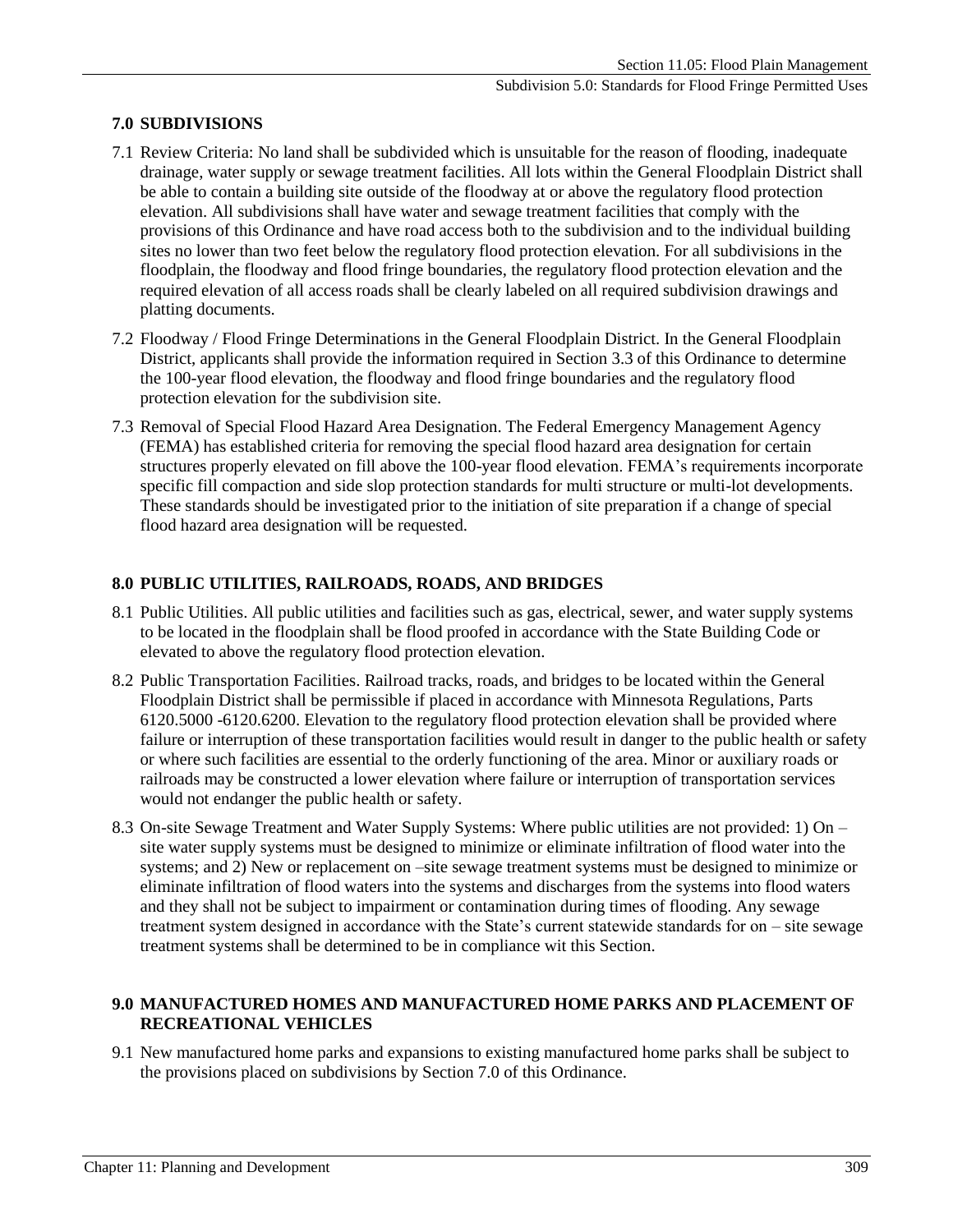Subdivision 8.0: Public Utilities, Railroads, Roads, and Bridges

- 9.2 The placement of new or replacement manufactured homes in existing manufactured home parks or on individual lots of record that are located in floodplain districts will be treated as a new structure and may be placed only if elevated in compliance with Section 5.0 of this Ordinance. If vehicular road access for pre-existing manufactured home parks is not provided in accordance with Section 5.14, then replacement manufactured homes will not be allowed until the property owner(s) develops a flood warning emergency plan acceptable to the Governing Body.
	- 9.21 All manufactured homes must be securely anchored to an adequately anchored foundation system that resists flotation, collapse and lateral movement. Methods of anchoring may include, but are not to be limited to, use of over –the-top or frame ties to ground anchors. This requirement is in addition to applicable state or local anchoring requirements for resisting wind forces.
- 9.3 Recreational vehicles that do not meet the exemption criteria specified in Section 9.31 below shall be subject to the provisions of this Ordinance and as specifically spelled out in Sections 9.33-9.34 below.
	- 9.31 Exemption Recreational vehicles are exempt from the provisions of this Ordinance if they are placed in any of the areas listed in Section 9.32 below and further they meet the following criteria:
		- (a) Have current licenses required for highway use.
		- (b) Are highway ready meaning on wheels or the internal jacking system, are attached to the site only by quick disconnect type utilities commonly used in campgrounds and recreational vehicle parks and the recreational vehicle has no permanent structural type additions attached to it.
		- (c) The recreational vehicle and associated use must be permissible in any pre-existing, underlying zoning use district.
	- 9.32 Areas Exempted for Placement of Recreational Vehicles:
		- (a) Individual lots or parcels of record.
		- (b) Existing commercial recreational vehicle parks or campgrounds.
		- (c) Existing condominium type associations.
	- 9.33 Recreational vehicles exempted in Section 9.31 lose this exemption when development occurs on the parcel exceeding \$500 for a structural addition to the recreational vehicle and all additions and accessory structures will then be treated as a new structure and shall be subject to the elevation requirements and the use of land restrictions specified in Sections 3.0 and 5.0 of this Ordinance. There shall be no development or improvement on the parcel or attachment to the recreational vehicle that hinders the removal of the recreational vehicle to a flood free location should flooding occur.
	- 9.34 New commercial recreational vehicle parks or campgrounds and new residential type subdivisions and condominium associations and the expansion of any existing similar use exceeding five (5) units or dwelling sites shall be subject to the following:
		- (a) Any new or replacement recreational vehicle will be allowed in the General Floodplain District provided said recreational vehicle and its contents are placed on fill above the regulatory flood protection elevation and proper elevated road access to the site exists in accordance with Section 5.14 of this Ordinance. No fill placed in the floodway to meet the requirements of this Section shall increase flood stages of the 100-year or regional flood.
		- (b) All new or replacement recreational vehicles not meeting the criteria of (a) above may, as an alternative, be allowed if in accordance with the following provisions. The applicant must submit an emergency plan for e safe evacuation of all vehicles and people during the 100 year flood. Said plan shall be prepared by a registered engineer or other qualified individual, shall demonstrate that adequate time and personnel exist to carry out the evacuation, and shall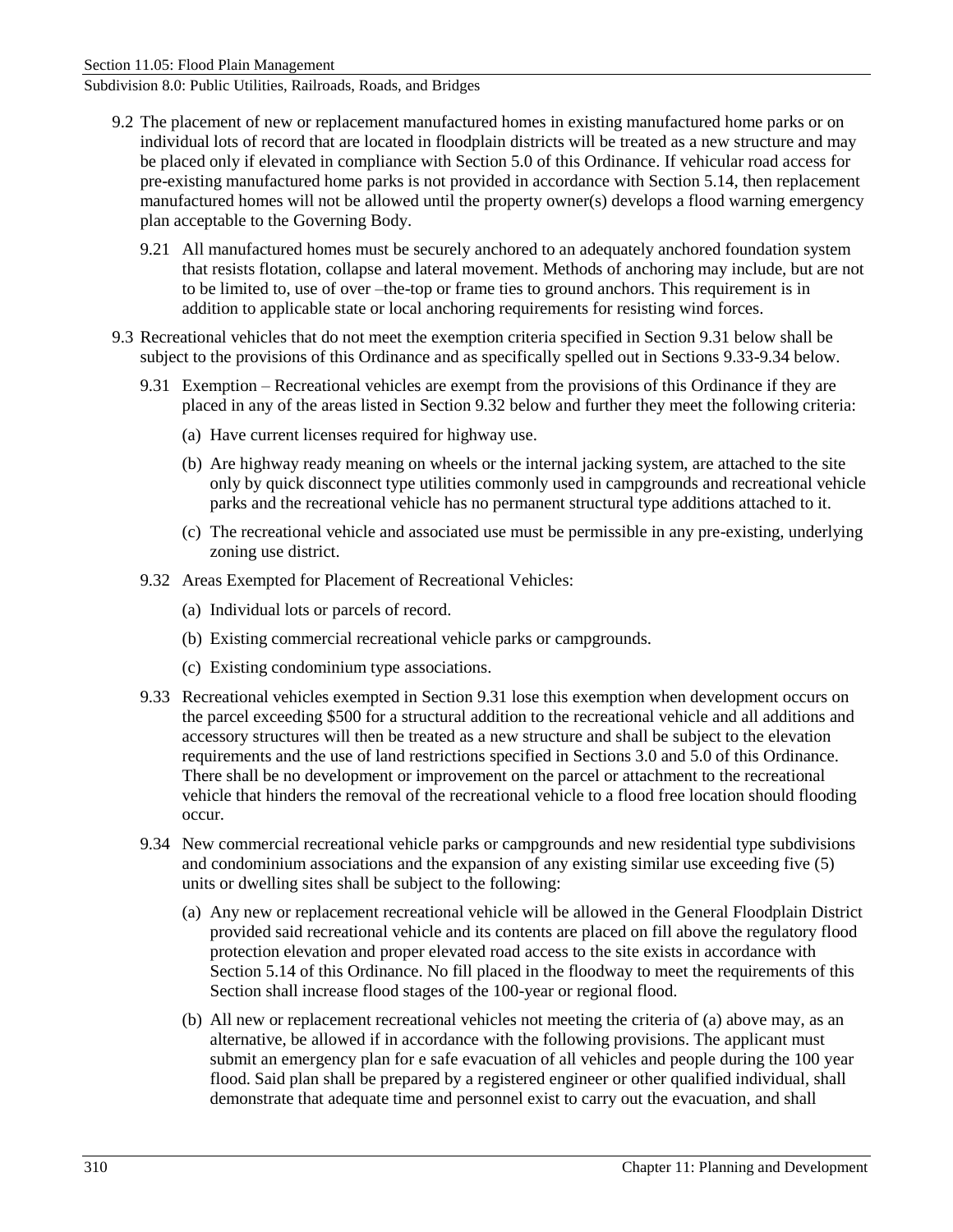Subdivision 9.0: Manufactured Homes and Manufactured Home Parks and Placement of Recreational Vehicles

demonstrate the provisions of Section 9.31(a) and (b) of this Ordinance will be met. All attendant sewage and water facilities for new or replacement recreational vehicles must be protected or constructed so as to not be impaired or contaminated during times of flooding in accordance with Section 8.3 of this Ordinance.

#### **10.0 ADMINISTRATION**

- 10.1 Zoning Administrator: A Zoning Administrator or other official designated by the Governing body shall administer and enforce this Ordinance. If the Zoning Administrator finds a violation of the provisions of this Ordinance, the Zoning Administrator shall notify the person responsible for such violation in accordance with the procedures stated in Section 12.0 of the Ordinance.
- 10.2 Permit Requirements:
	- 10.21 Permit Required. A permit issued by the Zoning Administrator in conformity with the provisions of this Ordinance shall be secured prior to the erection, addition, modification, rehabilitation (including normal maintenance and repair), or alteration of any building, structure, or portion thereof; prior to the use or change of use of a building, structure, or land; prior to the construction of a dam, fence, or on-site septic system; prior to the change of a nonconforming use' prior to the repair of a structure that has been damaged by flood, fire, tornado, or any other source; and prior to the placement of fill, excavation of materials, or the storage of materials or equipment within the floodplain.
	- 10.22 Application for Permit. Application for a permit shall be made in duplicate to the Zoning Administrator on forms furnished by the Zoning Administrator and shall include the following where applicable: plans in duplicate drawn to scale, showing the nature, location, dimensions, and elevations of the lot; existing or proposed structures, fill, or storage of materials; and the location of foregoing in relation to the stream channel.
	- 10.23 State and Federal Permits. Prior to granting a permit or processing an application for a conditional use permit or variance, the Zoning Administrator shall determine the applicant has obtained all necessary state and federal permits.
	- 10.24 Certificate of Zoning Compliance for a New, Altered, or Nonconforming Use. It shall be unlawful to use, occupy, or permit the use or occupancy of any building or premises or part thereof hereafter created, erected, changed, converted, altered, or enlarged in its use or structure until a certificate of zoning compliance shall have been issued by the Zoning Administrator stating the use of the building or land conforms to the requirements of this Ordinance.
	- 10.25 Construction and Use to be as provided on Applications, Plans, Permits, Variances and Certificates of Zoning Compliance. Permits or certificates of zoning compliance issued on the basis of approved plans and applications authorize only the use, arrangement, and construction set forth in such approved plans and applications, and no other use, arrangement, or construction. Any use, arrangement, or construction at variance with the authorized shall be deemed a violation of this Ordinance, and punishable as provided by Section 12.0 of this Ordinance.
	- 10.26 Certification. The applicant shall be required to submit certification by a registered professional engineer, registered architect, or registered land surveyor that the finished fill and building elevations were accomplished in compliance with the provisions of this Ordinance. Flood proofing measurements shall be certified by a registered professional engineer or registered architect.
	- 10.27 Record of First Floor Elevation. The Zoning Administrator shall maintain a record of the elevation of the lowest floor (including basement) of all new structures and alterations or additions to existing structures in the floodplain. The Zoning Administrator shall also maintain a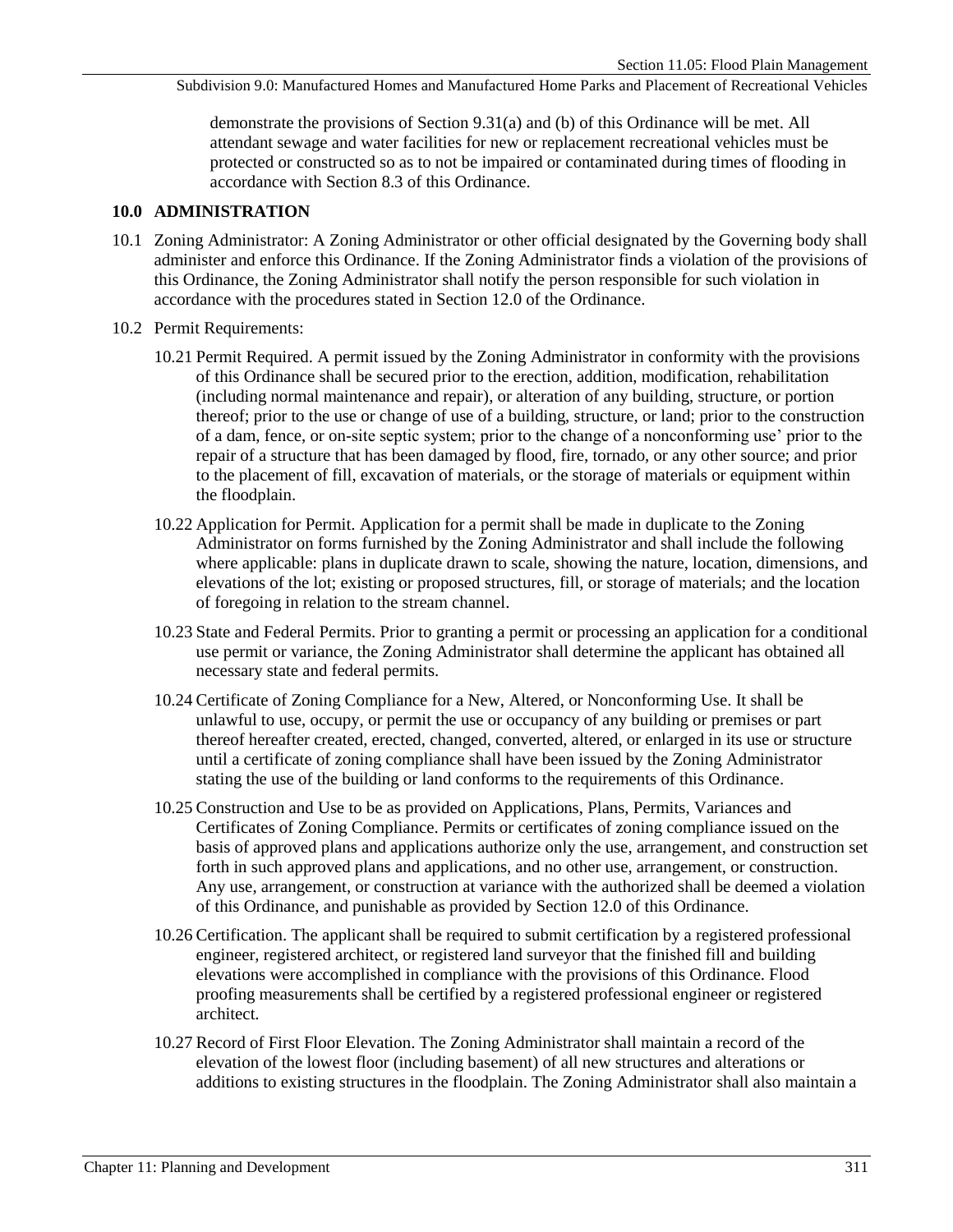Subdivision 10.0: Administration

record of the elevation to which structures or alterations and additions to structures are flood proofed.

- 10.28 Notification for Watercourse Alterations. The Zoning Administrator shall notify, in riverine situations, adjacent communities and the Commissioner of the Department of Natural Resources prior to the City authorizing any alteration or relocation of a watercourse. If the applicant has applied for a permit to work in the beds of public waters pursuant to Minnesota Statute, Chapter 103G, this shall suffice as adequate notice to the Commissioner of Natural Resources. A copy of said notification shall also be submitted on the Chicago Regional Office of the Federal Emergency Management Agency (FEMA).
- 10.29 Notification to FEMA which Physical Changes Increase or Decrease the 100 year Flood Elevation. As soon as is practicable, but not later than six (6) months after the date such supporting information becomes available, the Zoning Administrator shall notify the Chicago Regional Office of FEMA of the changes by submitting a copy of said technical or scientific data.
- 10.3 Board of Adjustments and Appeals:
	- 10.31 Rules. The Board of Adjustments and Appeals shall adopt rules for the conduct of business and may exercise all of the powers conferred on such Boards by State law.
	- 10.32 Administrative Review. The Board of Adjustments and Appeals shall hear and decide appeals where it is alleged there is error in any order, requirement, decision, or determination made by an administrative official in the enforcement or administration of this Ordinance.
	- 10.33 Variance. The Board of Adjustments and Appeals may authorize upon appeal in specific cases such relief or variance from the terms of this Ordinance as will not be contrary to the public interest and only for those circumstances such as hardship, practical difficulties or circumstances unique to the property under consideration, as provided for in the respective enabling legislation for planning and zoning for cities or counties as appropriate. In the granting of such variance, the Board of Adjustments and Appeals shall clearly identify in writing the specific conditions that existed consistent with the criteria specified in this Ordinance, any other zoning regulations in the City, and in the respective enabling legislation that justified the granting of the variance. No variance shall have the effect of allowing in any district uses prohibited in that district; permit a lower degree of flood protection than the regulatory flood protection elevation for the particular area, or permit standards lower than those required by state law. The following additional variance criteria of the Federal Emergency Management Agency must be satisfied:
		- (a) Variances shall not be issued by a City within any designated regulatory floodway if any increase in flood levels during the base flood discharge would result.
		- (b) Variances shall only be issued by a City upon (i) a showing of good and sufficient cause, (ii) a determination that failure to grant the variance would result in exceptional hardship to the applicant, and (iii) a determination that the granting of a variance will not result in increased flood heights, additional threats to public safety, extraordinary public expense, create nuisances, caused fraud on or victimization of the public, or conflict with existing local laws or ordinances.
		- (c) Variances shall only be issued upon a determination that the variance is the minimum necessary, considering the flood hazard, to afford relief.
	- 10.34 Hearings. Upon filing with the Board or Adjustment of an appeal from a decision of the Zoning Administrator, or an application for a variance, the Board of Adjustments and Appeals shall fix a reasonable time for a hearing and give due notice to the parties in interest as specified by law. The Board of Adjustments and Appeals shall submit by mail tot eh Commissioner of Natural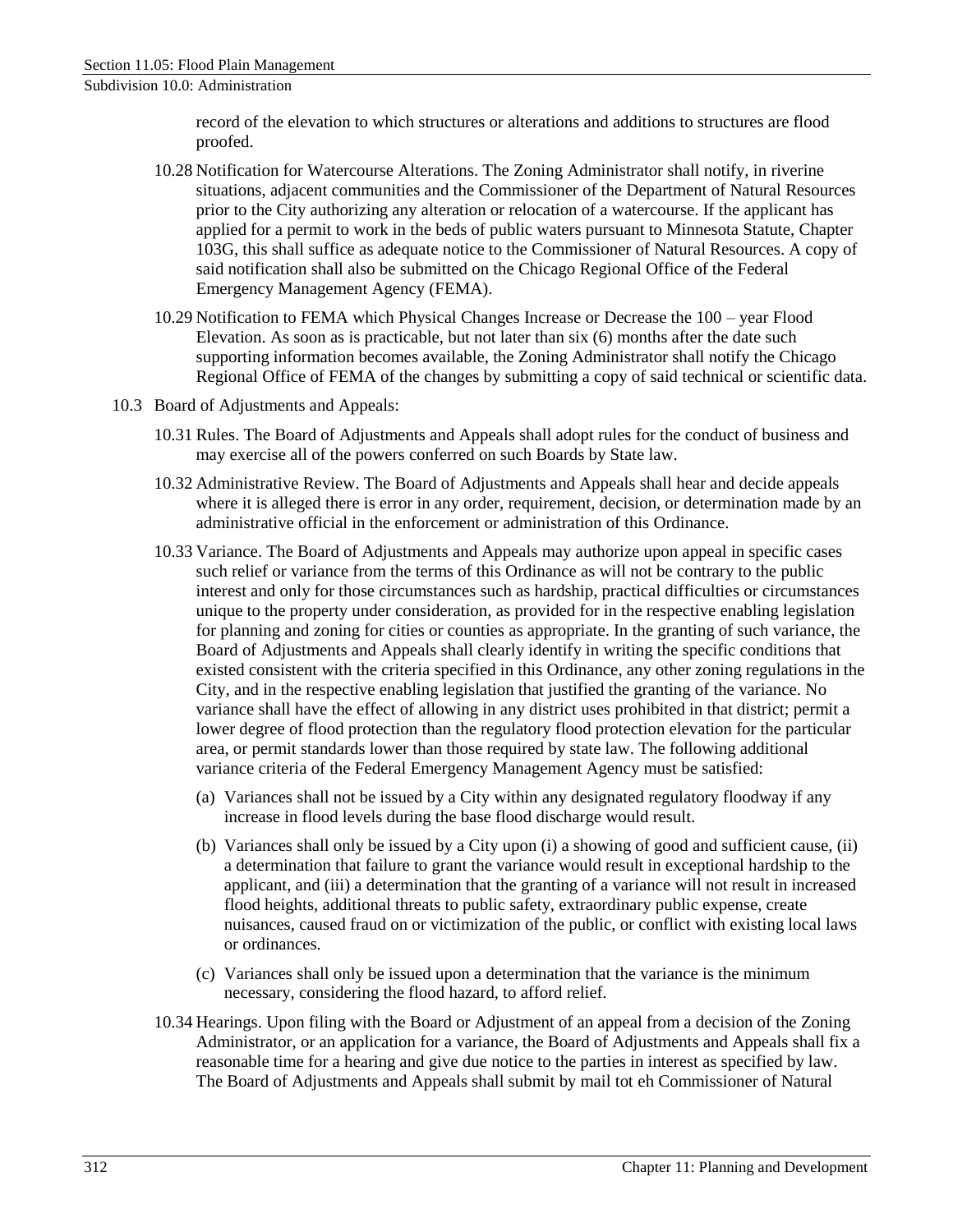Resources a copy of the application for proposed variances sufficiently in advance so that the Commissioner will receive at least ten days notice of the hearing.

- 10.35 Decisions. The Board of Adjustments and Appeals shall arrive at a decision on such appeal or variance within 60 days. In passing upon an appeal, the Board of Adjustments and Appeals may, so long as such action is in conformity with the provisions of this Ordinance, reverse or affirm, wholly or in part, or modify the order, requirement, decision or determination of the Zoning Administrator or other public official. It shall make its decision in writing setting forth the findings of fact and the reasons for its decisions. In granting a variance the Board of Adjustments and Appeals may prescribe appropriate conditions and safeguards which are in conformity with the purposes of this Ordinance. Violations of such conditions and safeguards, when made a part of the terms under which the variance is granted, shall be deemed a violation of this Ordinance punishable under Section 12.0. A copy of all decisions granting variances shall be forwarded by mail to the Commissioner of Natural Resources within ten (10) days of such action.
- 10.36 Appeals. Appeals from any decision of the Board of Adjustments and Appeals may be made, and as specified in this City's official controls and also by Minnesota Statutes.
- 10.37 Flood Insurance Notice and Record Keeping. The Zoning Administrator shall notify the applicant for a variance that: 1) The issuance of a variance to construct a structure below the base flood level will result in increased premium rates for flood insurance up to amounts as high as \$25 for \$100 of insurance coverage and 2) Such construction below the 100-year or regional flood level increases risks to life and property. Such notification shall be maintained with a record of all variance actions. The City shall maintain a record of all variance actions, including justification for their issuance, and report such variances issued in its annual or biennial report submitted tot eh Administrator of the National Flood Insurance Program.

#### **11.0 NONCONFORMITIES**

- 11.1 A structure or the use of a structure or premises which was lawful before the passage or amendment of this Ordinance but which is not in conformity with the provisions of this Ordinance may be continued subject to the following conditions. Historic structures, as defined in Section 2.830 (b) of this Ordinance, shall be subject to the provisions of Section 11.11 -11.15 of this Ordinance.
	- 11.11 No such structure or use shall be expanded, changed, enlarged, or altered in a way that increases its nonconformity.
	- 11.12 Any structural alteration to a nonconforming structure in the floodway or flood fringe which would result in increasing the flood damage potential of that structure or use shall be protected to the Regulatory Flood Protection Elevation in accordance with any of the flood proofing techniques (i.e., FR-1 thru FP-4 flood proofing classifications) allowable in the State Building Code, except as further restricted in 11.13 and 11.16 below. A structural addition to a nonconforming structure must be located outside of the floodway and must be elevated on fill to the regulatory flood protection elevation in accordance with Section 5.11 of this Ordinance.
	- 11.13 Reserved for future use.
	- 11.14 If any nonconforming use is discontinued for 12 consecutive months, any future use of the building premises shall conform to this Ordinance. The Assessor shall notify the Zoning Administrator in writing of instances of nonconforming uses that have been discontinued for a period of 12 months.
	- 11.15 If any nonconforming use or structure is substantially damaged, as defined in Section 2.830 of this Ordinance, it shall not be reconstructed or repaired if it increases the flood damage potential or increases the degree of obstruction of flood flows in the floodway or results in the City's ineligibility for the National Flood Insurance Program. If any nonconforming use or structure is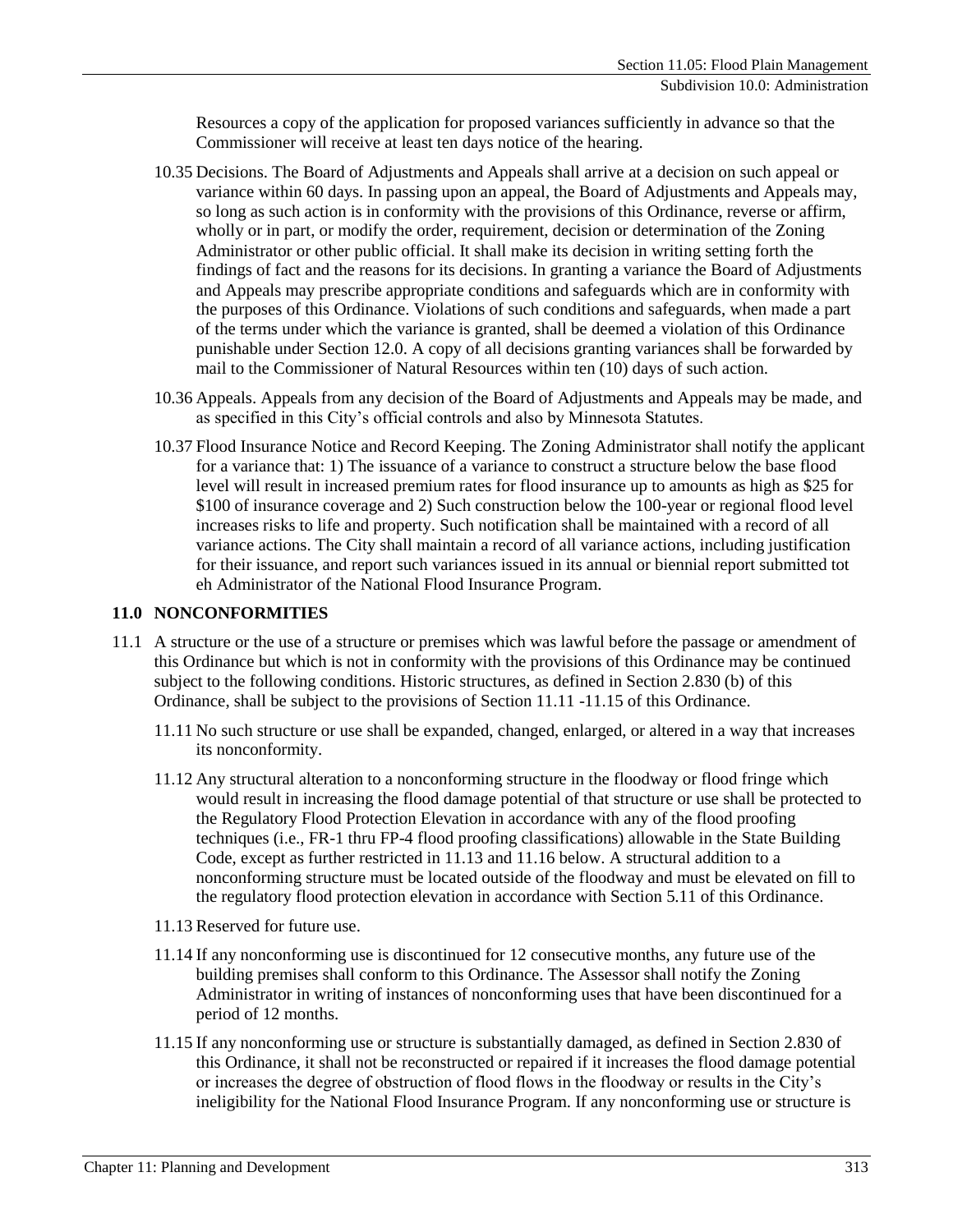Subdivision 11.0: Nonconformities

substantially damaged, as defined in Section 2.830 of this Ordinance, it may be reconstructed or repaired if such reconstruction or repair does not increase the flood damage potential, increase the degree of obstruction of flood flows in the floodway or result in the City's ineligibility for the National Flood Insurance Program and then only in conformity with the provisions of this Ordinance. The applicable provisions for establishing new uses or new structures in Section 3.0 and 5.0 of this Ordinance will apply depending upon whether the use or structure is in the floodway or flood fringe portion of the General Floodplain District.

11.16 If a substantial improvement occurs, as defined in Section 2.830 of this Ordinance, from any combination of a structural addition to the outside dimensions of the existing structure or rehabilitation, reconstruction. Alteration or other improvement to the inside dimensions of an existing nonconforming structure, then the structural addition and the existing nonconforming structure to the extent necessary to not increase the flood damage potential, not increase the degree of obstruction of flood flows in the floodway and to maintain eligibility in the National Flood Insurance Program must meet the requirements of Section 5.0 of this Ordinance for new structures, depending upon whether the structure is in the floodway or flood fringe portion of the General Floodplain District. If a substantial improvement occurs only from a building addition, then the building elevation must meet the elevation on fill or FP-1 or FP-2 dry flood proofing requirements of Section 4.0 or 5.0 of this Ordinance for new structures and the existing structure to the extent necessary to not increase the flood damage potential, not increase the degree of obstruction of flood flows in the floodway and to maintain eligibility in the National Flood Insurance Program must also meet the elevation on fill or FP-1 or Fp-1 dry flood proofing requirements of Section 4.0 or 5.0 of this Ordinance for new structures if any alteration is made to the common wall in excess of installing a standard doorway.

### **12.0 PENALTIES FOR VIOLATION**

- 12.1 Violation of the provisions of this Ordinance or failure to comply with any of its requirements (including violations of conditions and safeguards established in connection with grants of variances or conditional uses) shall constitute a misdemeanor and shall be punishable as defined by law.
- 12.2 Nothing herein contained shall prevent the City of Mahtomedi from taking such other lawful action as is necessary to prevent or remedy any violation. Such actions may include but are not limited to:
	- 12.21 In responding to a suspected Ordinance violation, the Zoning Administrator and Local Government may utilize the full array of enforcement actions available to it including but not limited to prosecution and fines, injunctions, after – the – fact permits, orders for corrective measures or a request to the National Flood Insurance Program for denial of flood insurance availability to the guilty party. The City must act in good faith to enforce these official controls and to correct Ordinance violations to the extent possible so as not to jeopardize its eligibility in the National Flood Insurance Program.
	- 12.22 When an Ordinance violation is either discovered by or brought to the attention of the Zoning Administrator, the Zoning Administrator shall immediately investigate the situation and document the nature and extent of the violation of the official control. As soon as reasonably possible, this information will be submitted to the appropriate Department of Natural Resources' and Federal Emergency Management Agency Regional Office along with the City's plan of action to correct the violation to the degree possible.
	- 12.23 The Zoning Administrator shall notify the suspected party of the requirements of this Ordinance and all other official controls and the nature and extent of the suspected violation of these controls. If the structure and / or use is under construction or development, the Zoning Administrator may order the construction or development immediately halted until a proper permit or approval is granted by the City. If the construction or development is already